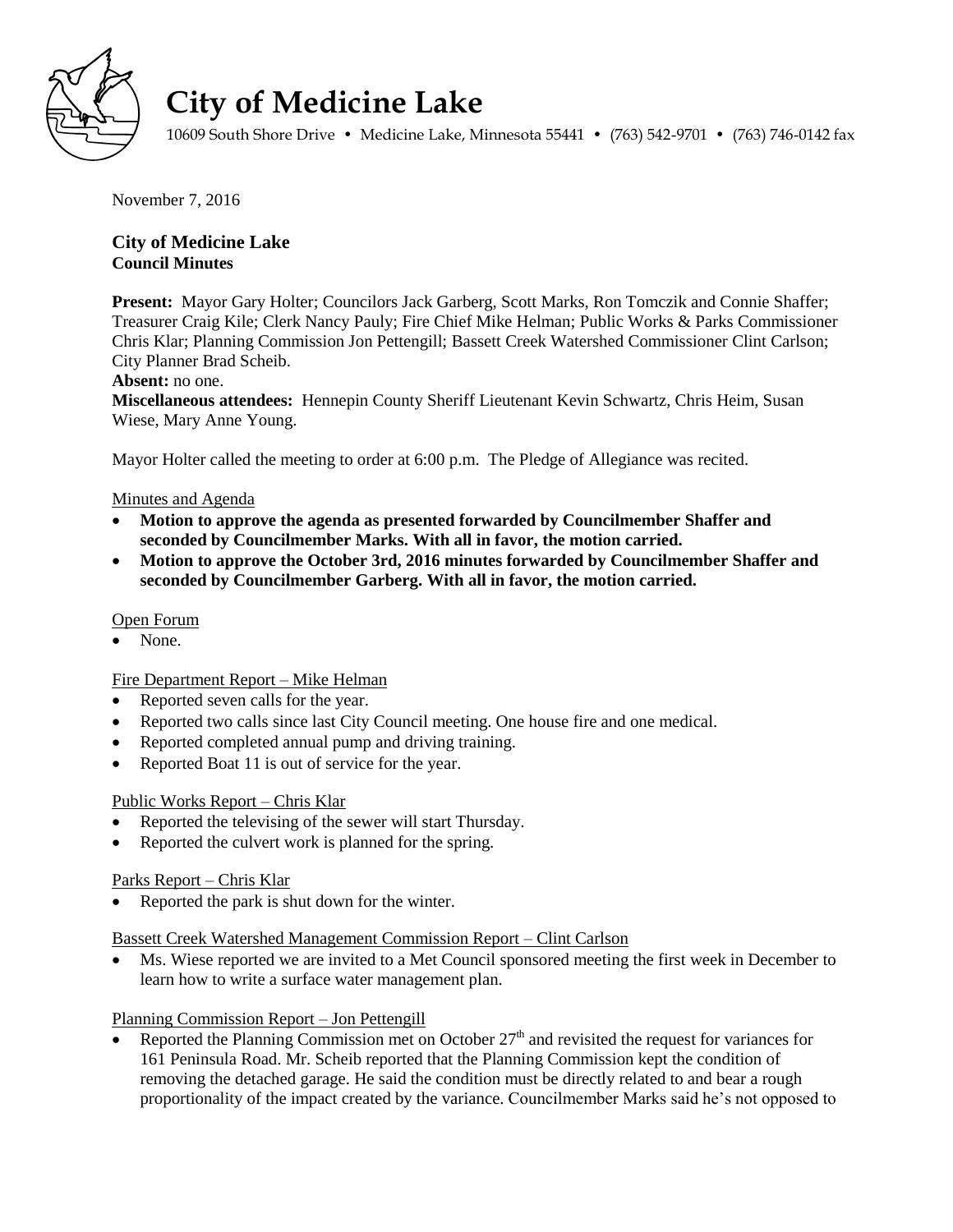leaving the garage. Councilmember Tomczik said we are setting a precedent if we allow the garage to remain. Councilmember Shaffer said if we don't have a defensible position then we can't require it but we can request it. Mayor Holter said the biggest issue is the side setback. Furthermore, he said it would be nice if the garage were removed. Councilmember Marks said it's too tenuous to require the teardown of the garage, but we can request it. Councilmember Garberg agreed with Councilmember Mark's comments. Mr. Scheib said the deck on the house does not meet zoning code and will need to be modified.

- **Motion to approve resolution 16-7 a resolution approving a variance from section 3100.5 of the zoning code to increase the degree of non-conformity of a non-conforming principal building into the lake yard and side yard at 161 Peninsula Road striking condition 2 the removal of the exiting non-conforming garage forwarded by Councilmember Marks and seconded by Councilmember Shaffer. Councilmembers Marks, Garberg, and Shaffer in favor. Mayor Holter and Councilmember Tomczik opposed. Motion passed.**
- Mr. Scheib said he will communicate to the property owner that it is very desirable to remove the garage structure.
- Councilmember Tomczik asked about enforcing water skiers to stay away from docks.

## Treasurer's Report-Craig Kile

- Receipts in reporting period: \$12,137
- Receipts year to date: \$219,512
- Disbursements in reporting period: \$46,800
- Disbursements year to date: \$278,388
- **Motion to approve the summary spending, receipts and cash balances through November 6, 2016 forwarded by Councilmember Shaffer and seconded by Councilmember Marks. With all in favor, the motion carried.**
- Mr. Kile expressed his difficulty in aligning Metro West's inspections with invoices. He said we have not filed quarterly reports with the State in almost two years because he doesn't have the necessary information. Mr. Scheib suggested talking with the city of Greenfield.
- Mr. Kile reported the League of Minnesota Cities wants a change in oversight of banking activities so that we can preserve higher limits on the fiduciary bond. They will limit it to \$50,000 unless we make some changes otherwise it will be \$500,000. Specifically, they want additional reviews of bank statements and cleared checks by persons other than those who have signing authority and control of the accounting system. Councilmember Tomczik was recommended.

## Officer Reports:

## Councilmember Garberg

Reported he needs to find out whether the Hennepin County Sheriff signed the contract.

## Councilmember Shaffer

- Reported there is one rental with an outstanding rental property inspection to do item.
- Reported notices will go out in this month's Laker for rental licenses renewals.

## Councilmember Tomczik

- Reported on Randy's Sanitation third quarter tonnage report. Our organics are holding their own. Randy's is impressed.
- Reported Randy's Sanitation sent out a 2017 pickup schedule. It will be posted in the Laker.
- Reported several mailboxes were knocked over.

## Councilmember Marks

• Reported the Comprehensive Plan survey has been deployed in Survey Monkey: